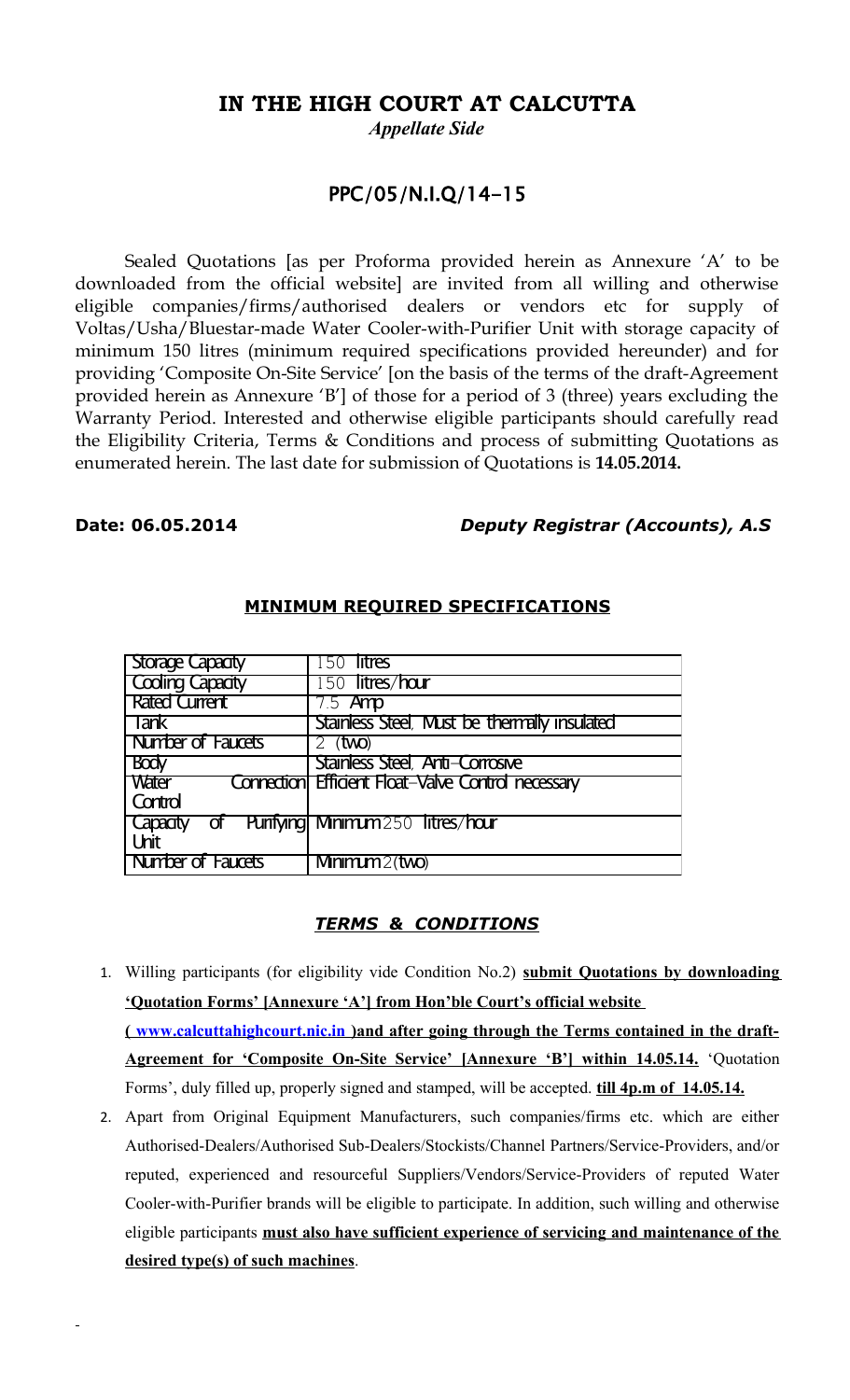- 3. **Price(s) of machine(s) should be valid for a minimum period of 6(six) months from the date of submission of Quotation(s), and not less than 18 (eighteen) months' 'Warranty' should be extended.** Willing participants must also mention if they are **ready to provide 'Warranty' of more than 18 (eighteen) months'.** Quotation, one submitted, shall not be allowed to be altered or withdrawn in any case.
- 4. **Willing participants should know that if selected, they would have to provide service during the 'Warranty Period' on the terms laid down by the Hon'ble Court through draft-Agreement at Annexure-'B'.**
- 5. **The Competent Authority of this Hon'ble Court will determine the actual quantity of selected machine(s) to be purchased.**
- 6. Upon selection and issuance of Order, **Delivery** of ordered quantity of selected machine must be made, in such places within Kolkata and at such establishments of the Hon'ble Court as the Hon'ble Court may direct, **within a maximum period of 18 (eighteen) days** from the selected supplier's receipt of relevant intimation in this regard. **In case of delayed delivery, the Hon'ble Court will impose penalty of 0.50% of the order-value for each day's delay**. Payment will be made following due process and only after reasonably ascertaining specifications and performance of the supplied machines. No advance will be paid.
- 7. **Copy of PAN must be enclosed, apart from other relevant documents, with Quotation**.
- 8. **Quotations should be submitted in sealed A4-sized cloth-pasted envelopes (sealed with shellac, not merely stapled, or pasted, or closed with adhesive-tapes) and there should not be any stamp/seal/mark etc. identifying the participant.** Quotations must be properly stamped (with company's/firm's seal) and signed. **No Quotations, even if sent by post, will be received after 4pm of 14.05.14.**
- 9. **Envelopes containing Quotation Forms should be superscribed 'PPC/05/14-15' and must be addressed to Deputy Registrar (Accounts)**,**A.S.**
- 10. Such Quotations which are not in conformity with the 'Terms & Conditions' shall not be considered and will be summarily rejected.
- 11. No over-writing, alteration(s) and interpolation(s) in Quotations will be entertained.
- 12. **No conditions (e.g conditions regarding payment, delivery etc.) must be imposed by any participant. The Hon'ble Court will not deal with any middle-men etc.**
- 13. The Machine(s) delivered may be inspected by a Competent Committee comprising Ld. Registrars and/or Officials of the Hon'ble Court, and in case the supply is not found strictly in conformity with the approved specifications or of inferior/unsuitable quality, the supply may be returned and will have to be replaced with approvable machine(s) without any additional cost.
- 14. The Hon'ble Court is not bound to accept the lowest bid, may reject any or some or all Quotations and may also cancel the Quotation process at any point of time.

XXXXXXXXXXXXXXXXXXXXXXXX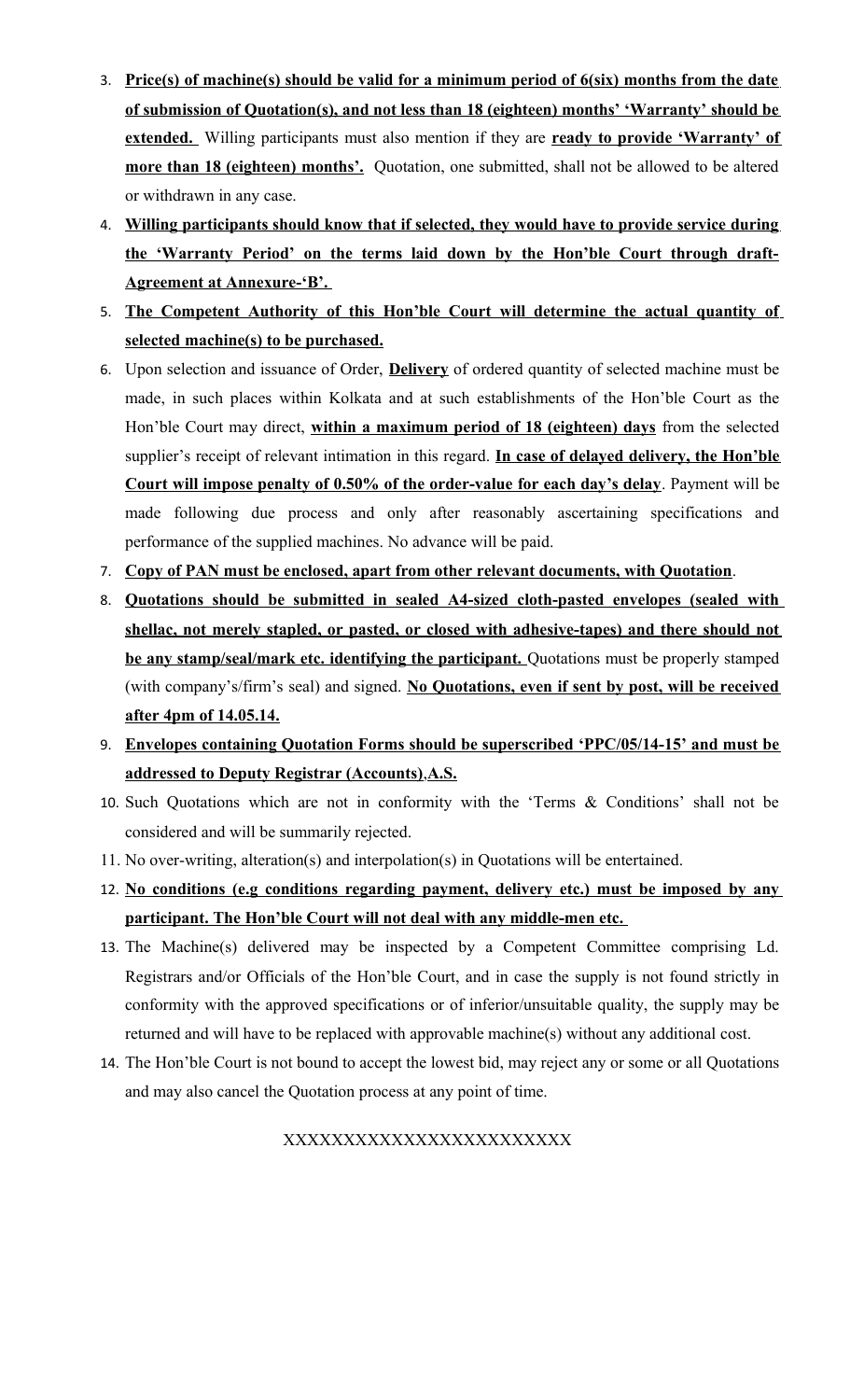# **ANNEXURE 'A' (PPC/05/N.I.Q/14-15)**

To Deputy Registrar (Accounts) High Court, A.S, Calcutta.

Ref: N.I.Q No. PPC/05/N.I.Q/14-15 dated 06.05.2014.

| PART 'A' : DETAILS                                                                                                                                                                                                                                               |       |                 |
|------------------------------------------------------------------------------------------------------------------------------------------------------------------------------------------------------------------------------------------------------------------|-------|-----------------|
| <b>NAME OF THE PARTICIPANT</b>                                                                                                                                                                                                                                   |       |                 |
| <b>ADDRESS OF THE PARTICIPANT :</b>                                                                                                                                                                                                                              |       |                 |
| CONTACT NUMBER : (Office) __________________                                                                                                                                                                                                                     | (Fax) |                 |
| DETAILS OF COMPETENT REPRESENTATIVE::<br>Name:                                                                                                                                                                                                                   |       |                 |
| <b>Designation:</b>                                                                                                                                                                                                                                              |       | <b>Contact:</b> |
| V.A.T Registration Number of the Participant :                                                                                                                                                                                                                   |       |                 |
| Service Tax Registration Number of the Participant :                                                                                                                                                                                                             |       |                 |
|                                                                                                                                                                                                                                                                  |       |                 |
| Has the Participant supplied any of the offered Model(s)/machine(s) in any Government-<br>Department(s)/P.S.U/Government-Undertakings/Ld. District Court/ Ld. Tribunal etc. ?<br>(Please $\checkmark$ , supporting documentary evidence to be enclosed)<br>⊚ YES | ⊚NO   |                 |
| Is the Participant an Authorised Dealer/Sub-Dealer/Stockist/Channel-Partner/Service-<br>Provider or reputed, experienced Vendor/Service-Provider of the offered<br>models/brands?                                                                                |       |                 |
| (Please $\checkmark$ , supporting documentary evidence to be enclosed)<br>⊚ YES                                                                                                                                                                                  | ⊚NO   |                 |

 *Continued to Page 2*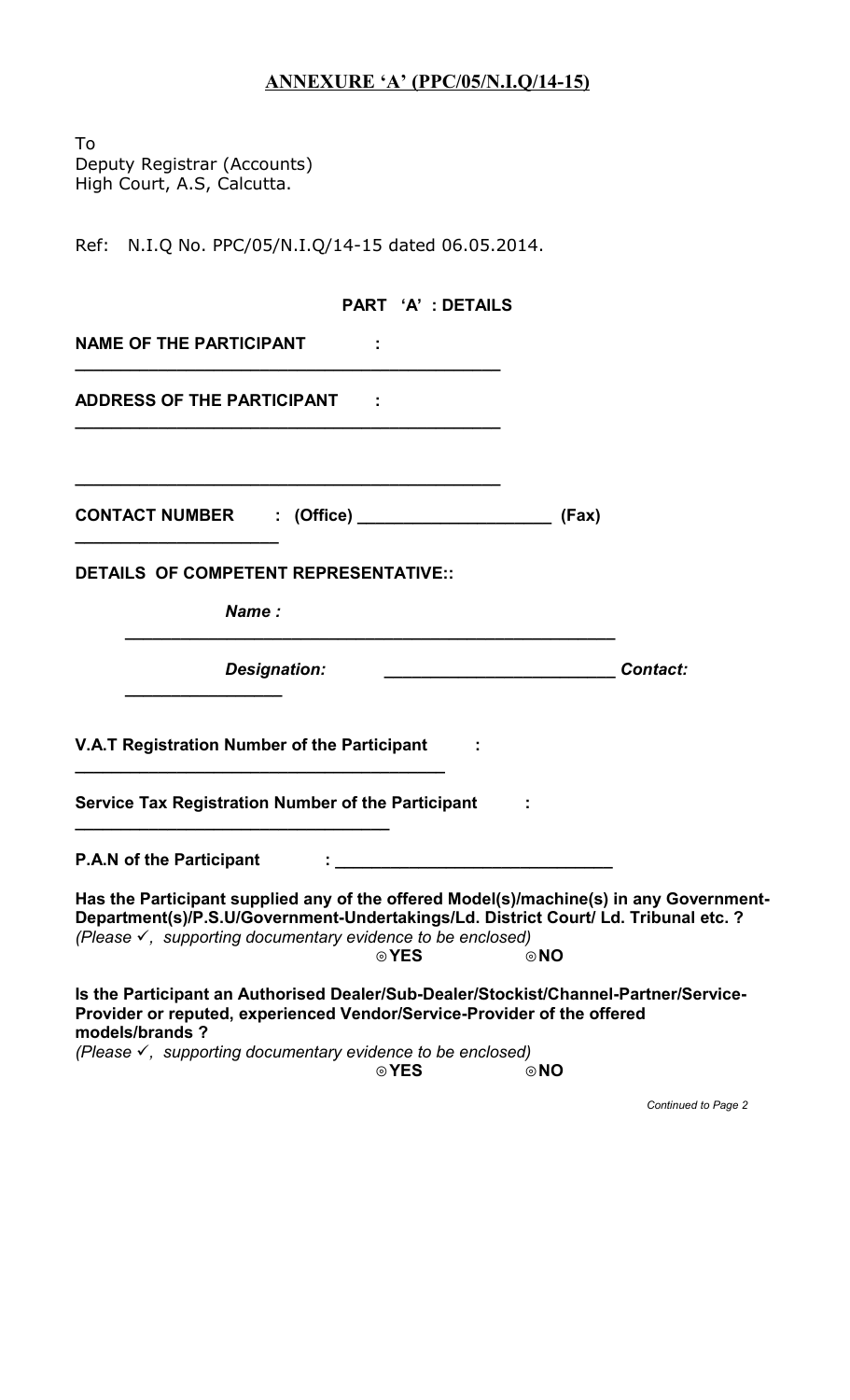# **PART 'B' : Rate**

|             | (Either Price of Machine, or Composite Service Charge or Both may be quoted) |                                                      |                                                                       |                                                                                     |  |  |
|-------------|------------------------------------------------------------------------------|------------------------------------------------------|-----------------------------------------------------------------------|-------------------------------------------------------------------------------------|--|--|
|             | <b>Make &amp; Model</b>                                                      | Price<br>(inclusive of all taxes,<br>charges etc.) ! | D.G.S & Rate, if<br>any, (inclusive of<br>all taxes, charges<br>etc.) | Composite On-Site<br>Service Charges<br>(inclusive of taxes etc.)<br># <sub>1</sub> |  |  |
| <b>No.1</b> |                                                                              |                                                      |                                                                       |                                                                                     |  |  |
| <b>No.2</b> |                                                                              |                                                      |                                                                       |                                                                                     |  |  |

**NO CHARGES WILL BE PAID FOR SERVICING DURING THE WARRANTY PERIOD OF MINIMUM 18 MONTHS**

**# =** *based on the terms enumerated in the draft-Agreement for 'Composite On-Site Service'. ! = all prices should be quoted in 'Rs per unit', inclusive of all taxes, charges etc. NOTE: Colour Information Brochure/Catalogue, if any, must be enclosed*

# **DECLARATION**

*I am competent to submit this Quotation in response to Hon'ble Court's Quotation Notice bearing number PPC/05/N.I.Q/14-15. I have read and understood the 'Terms & Conditions' laid down in the said Notice. I have also read and understood the contents of the draft-Agreement for 'Composite On-Site Service at Annexure 'B' of the referred Notice'.* 

Signature with Date

\_\_\_\_\_\_\_\_\_\_\_\_\_\_\_\_\_\_\_\_\_\_\_\_\_\_\_\_\_\_\_\_

Designation of the Signatory: Stamp:

N.B : - Adequate documentary evidence in support of the participant's eligibility and experience, and copy of participant's PAN should also be enclosed.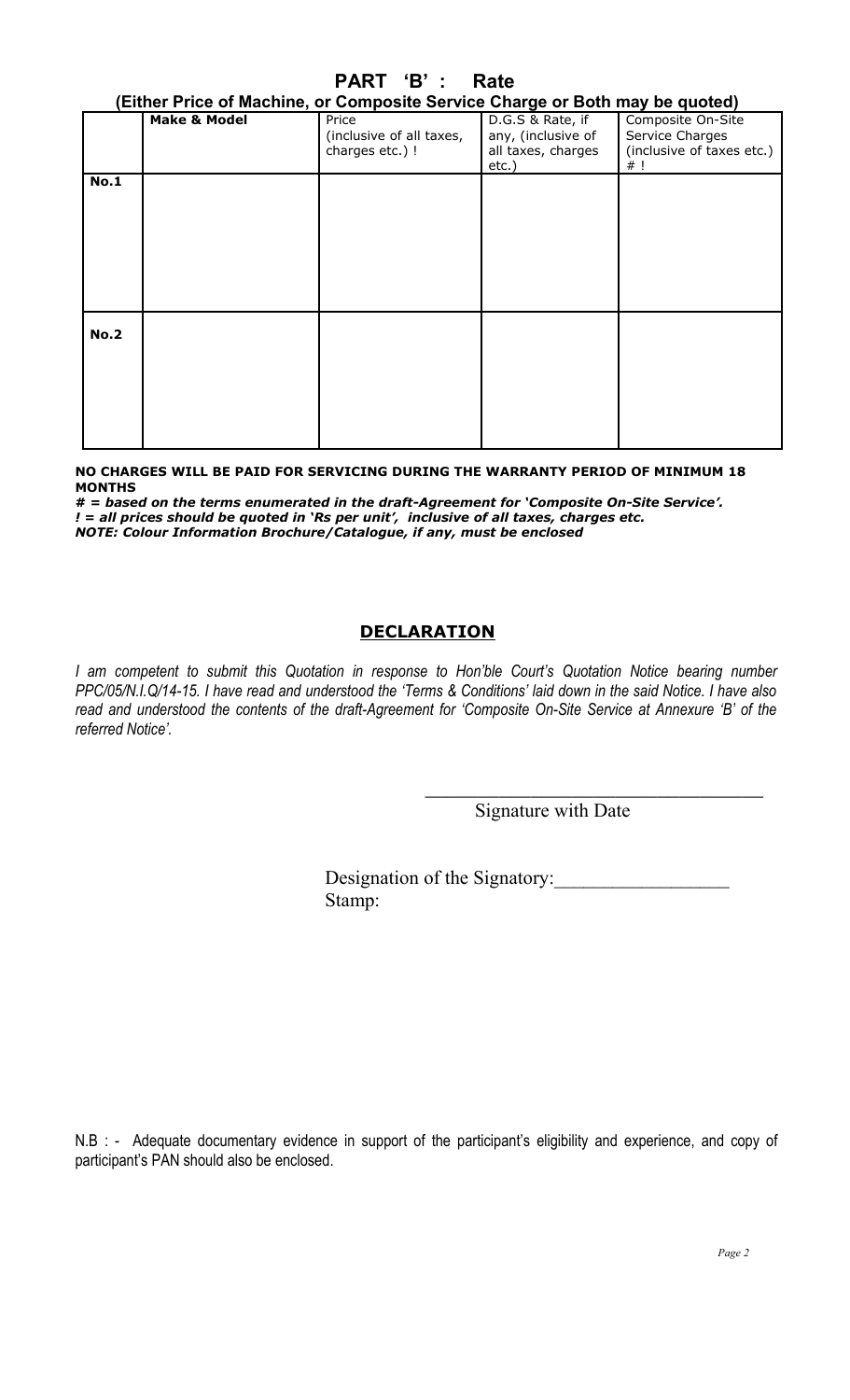# **ANNEXURE 'B' (PPC/05/N.I.Q/14-15)**

#### **'COMPOSITE ON-SITE SERVICE AGREEMENT'**

This "Composite On-Site Service Agreement' is made on this  $\_\,$  day of  $\_\,$ , 2014 between M/S \_\_\_\_\_\_\_\_\_\_\_\_\_\_\_\_\_\_\_\_\_\_\_\_\_\_\_\_\_\_ , having its registered office at \_\_\_\_\_\_\_\_\_\_\_\_\_\_\_\_\_\_\_\_\_\_\_\_\_\_\_\_\_ (hereinafter referred to as 'Service Provider' or 'SP') of the FIRST PART and Registrar General, High Court, A.S, Calcutta, Kolkata – 700001 (hereinafter referred to as the 'Customer'), represented by \_\_\_\_\_\_\_\_\_\_\_\_\_\_\_\_\_\_\_\_\_, High Court, A.S, Calcutta of the SECOND PART.

In response to the Notice Inviting Tender bearing number PPC/05/N.I.Q/14-15 dated \_\_\_\_\_\_\_\_\_\_, the SP submitted its Tender which the Competent Authority of Calcutta High Court accepted and approved and directed the \_\_\_\_\_\_\_\_\_\_\_\_\_\_\_\_\_\_\_\_\_\_\_, A.S to execute this Agreement. As such, the Customer has agreed to entrust the SP with the responsibility of '**Composite On-Site Service'**, subject to terms contained in this Agreement, of \_\_ (\_\_\_\_\_\_) \_\_\_\_\_\_\_\_\_\_\_\_\_ Brand Water Cooler-with-Purifier Machines of Model No. \_\_\_\_\_\_\_\_\_\_\_\_\_\_\_ and bearing Serial No.(s) \_\_\_\_\_\_\_\_\_\_\_\_\_\_\_\_\_\_\_\_\_\_\_\_\_\_\_\_\_\_\_\_\_ [hereinafter called the 'Machine(s)' ]. Both the parties concerned agree to abide by the terms of this Agreement.

#### A. **SP (SERVICE PROVIDER)**

- 1. Shall be responsible for service [subject to Clause D(3)] , repairing and maintenance of the machine(s) and its component(s), accessory(s), spares), purifier-unit(s) etc., and keep those in good working order.
- 2. Shall, subject to the Clauses contained herein, apart from regular service-calls and such instances when such service/maintenance will be considered necessary by the Customer, compulsorily provide preventive maintenance once every three months. Such 'preventive maintenance' will mean and include, among other servicing, replacement of activated carbon block and sediment filter, servicing of refrigerationcircuit. This apart, water tank should be properly cleaned once every month.
- 3. Shall be responsible to comprehensive service and/or repair etc of the machine(s) and/or its component(s), accessory(s), spare(s), purifier-unit(s) etc. in case of breakdown.
- 4. Shall respond as expeditiously as possible, preferably within the same working day, or within 1(one) working day, whenever a complaint/service-call, in any form, is lodged.
- 5. Subject to Clauses A(2) & A(3), shall, if considered necessary, supply and/or replace, without any additional charge and with the prior approval of the Customer, all such part or parts or component(s) or accessory(s) etc. of the machine(s), including consumables, with such part(s) and/or spare(s) or component(s) or accessory(s) etc. which are new and sourced from the Original Equipment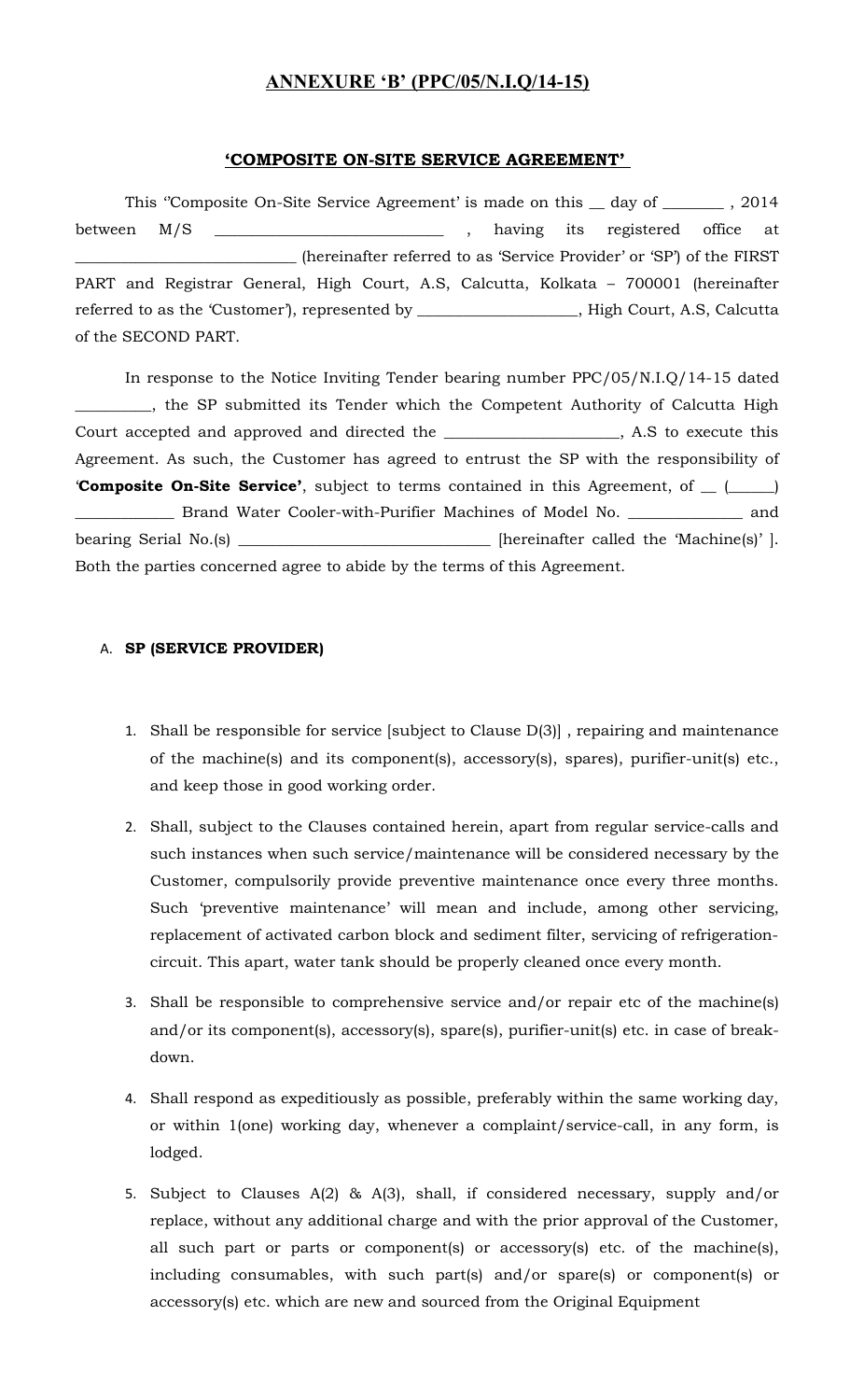Manufacturer (hereinafter called the 'OEM'). Such new part(s) etc. that will be replaced against the said old ones shall be the property of the Customer.

- 6. Shall provide service as and when required by the Customer, excluding such holidays in which the Customer or any of its representatives will not be available.
- 7. Shall be liable or responsible to the Customer only for such damages caused to the machine(s), including its spare(s), component(s), accessory(s), purification-unit(s) etc. due to any services performed by the SP, and/or use of any such part(s) and/or spare(s) and/or accessory(s) etc. made/provided by the SP which are either not sourced from the OEM or which are unusable or which are counterfeit.
- 8. Shall be entitled without any let or hindrance to depute its employees or authorised representatives to enter the Customer's premises to inspect and service the machines.
- 9. Subject to the Clauses enumerated herein, shall not be held liable for any defects arising out of servicing/maintenance of the machine(s) by persons other than those authorised by the SP.
- 10. Subject to the Clauses enumerated herein, in case of Breach of Term(s) of this Agreement by the Customer, the SP may cancel this Agreement by serving 30 (thirty) days' prior notice to the Customer.
- 11. Shall maintain 'Service Record Card(s)' in respect of each machine and shall obtain endorsement of Deputy Registrar (Administration), A.S or Deputy Registrar (Accounts), A.S on it after each servicing.

## B. **SERVICE CHARGES**

1. The SP shall be entitled to a 'Service Charge' of \_\_\_\_\_\_\_\_\_\_\_\_\_\_\_\_\_\_\_\_\_\_\_\_\_\_\_

(inclusive of all applicable taxes etc.), in instalments according to the following 'Payment Schedule', payable by the Customer within 30 (thirty) working days from the date of submission of Bill/Invoice for each Service Period, subject to availability of fund. The 'Payment Schedule' is :

| Date                                                                                                                                 | Service Period | Instalment of<br>'Composite Service<br>Charge'                     |
|--------------------------------------------------------------------------------------------------------------------------------------|----------------|--------------------------------------------------------------------|
| During the Warranty<br>Period (say of 18 months)                                                                                     |                | No additional Charge will<br>be granted.                           |
| After 21 months from the<br>date if Agreement                                                                                        |                | 25%                                                                |
| Henceforth, after every<br>three months starting from<br>the $24th$ month till the $51st$<br>month, after satisfactory<br>servicing. |                | 5% for every quarter $(24th$<br>month to $51^{st}$ month) =<br>50% |
| After completion of 3 years'<br>of service excluding<br>Warranty period                                                              |                | 25%                                                                |

2. Subject to Clauses  $A(2)$ ,  $A(3)$ ,  $B(1)$ ,  $D(3)$  &  $D(5)$ , the Customer shall not be bound to pay any sort of additional charges on account of any supply(s) or service(s). Further, no charges, in any form, will be paid during the Warranty Period (i.e from \_\_\_\_\_\_ to  $\qquad \qquad$  ).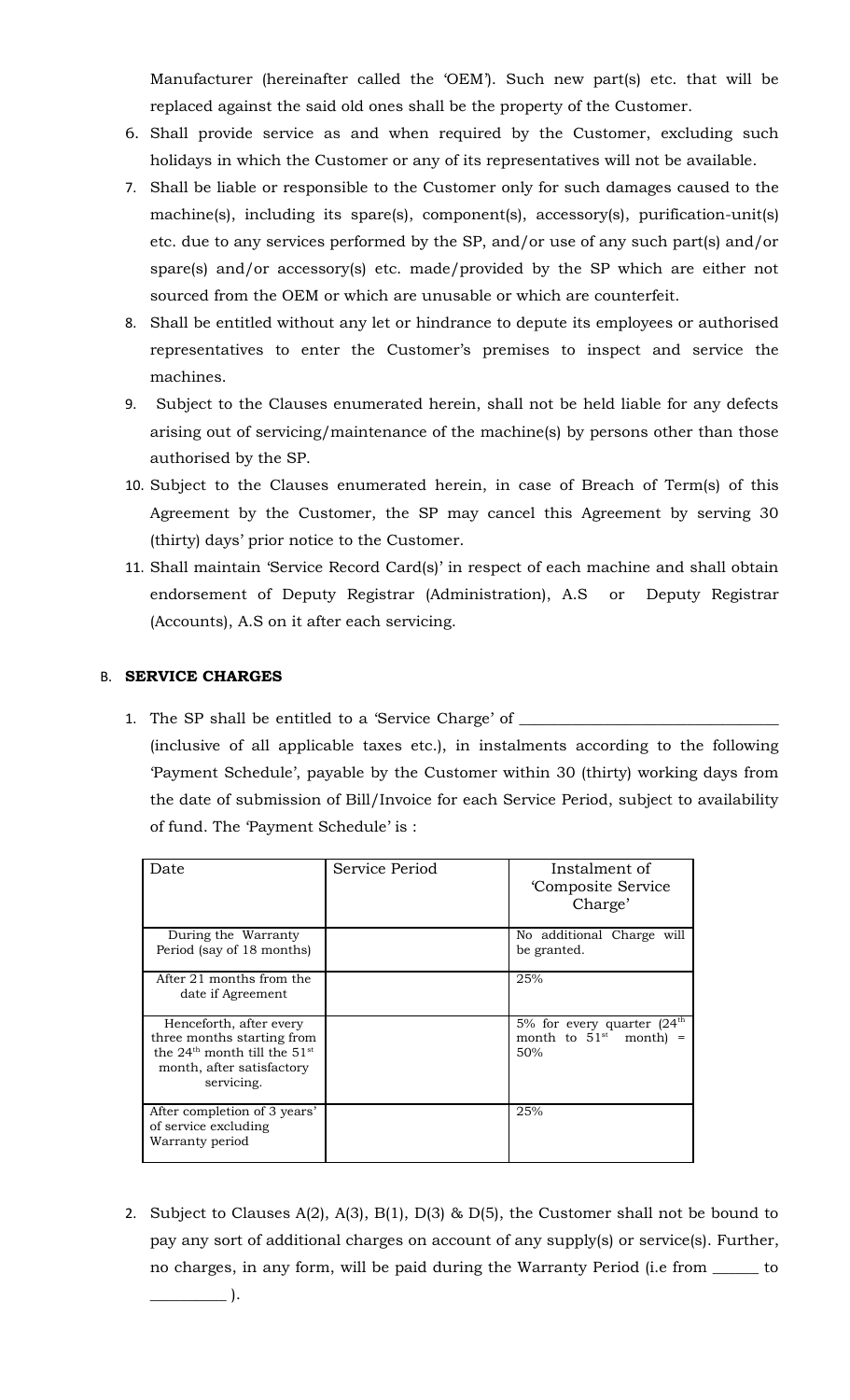### **C. THE CUSTOMER**

- 1. Shall ensure that the electrical outlets and electrical supply, access way and passage are conducive to proper functioning of the machines during the currency of this Agreement.
- 2. Notwithstanding anything contained herein, the Customer shall be entitled to realise liquidated damages from the SP, by deducting a minimum of 50% of the amount billed by the latter during any service-period or Rs 15,000, whichever is greater, for any or all of its, and/or its authorised person(s), following acts during the relevant-period:
	- a. Wrong/negligent service(s) or non-attendance(s) to service by violating Terms & Conditions;
	- b. Use such part(s), spare(s), consumable(s) etc, which is/are either old, or unsuitable, or counterfeit, or not sourced from the OEM;
	- c. Any irregularity, or improper or unsatisfactory activity(s).
	- d. Any act(s) of default and/or any unauthorised alteration etc. to the machine(s).
	- e. Any act that tantamount to debar the Customer and/or its employee(s) from utilising the machine(s).
- 3. Shall not procure such part(s) and/or spare(s) etc. for use in the machine(s) from any third party subsequent to the execution of this Agreement.
- 4. Shall be entitled to cancel this Agreement, for any or all of the reasons depicted in Sub-Clauses (a) to (e) of Clause C(2) or in case of Breach of Term(s) of this Agreement by the SP, at any point of time by serving 30 (thirty) days' prior notice to the SP at its registered address.

# **D. GENERAL TERMS**

- 1. This Agreement will come into force on and from \_\_\_\_\_\_\_\_\_ and shall, unless terminated earlier in accordance with the terms appearing herein, continue to be in force till
- 2. The repair/servicing etc. would be carried out in the premises of the Court.
- 3. If, during the subsistence of this Agreement, the SP is of the opinion that any of the machines requires workshop-repair, it may, after due inspection of the machine(s), submit to the Customer its recommendation with estimate for workshop-repair and estimated time for completion of the same in writing. If the Customer approves of the same, the SP shall arrange for workshop-repairing of such machine(s) on the agreed terms and conditions. Upon satisfactory completion of such workshoprepair, the SP shall submit its bill and the amount due will be payable within a reasonable period of time, subject to availability of fund.
- 4. The Customer may engage and/or appoint any external individual/agency etc of acceptable credibility, to evaluate any servicing of the SP and also to evaluate any Estimate for Workshop-repairing submitted by the SP.